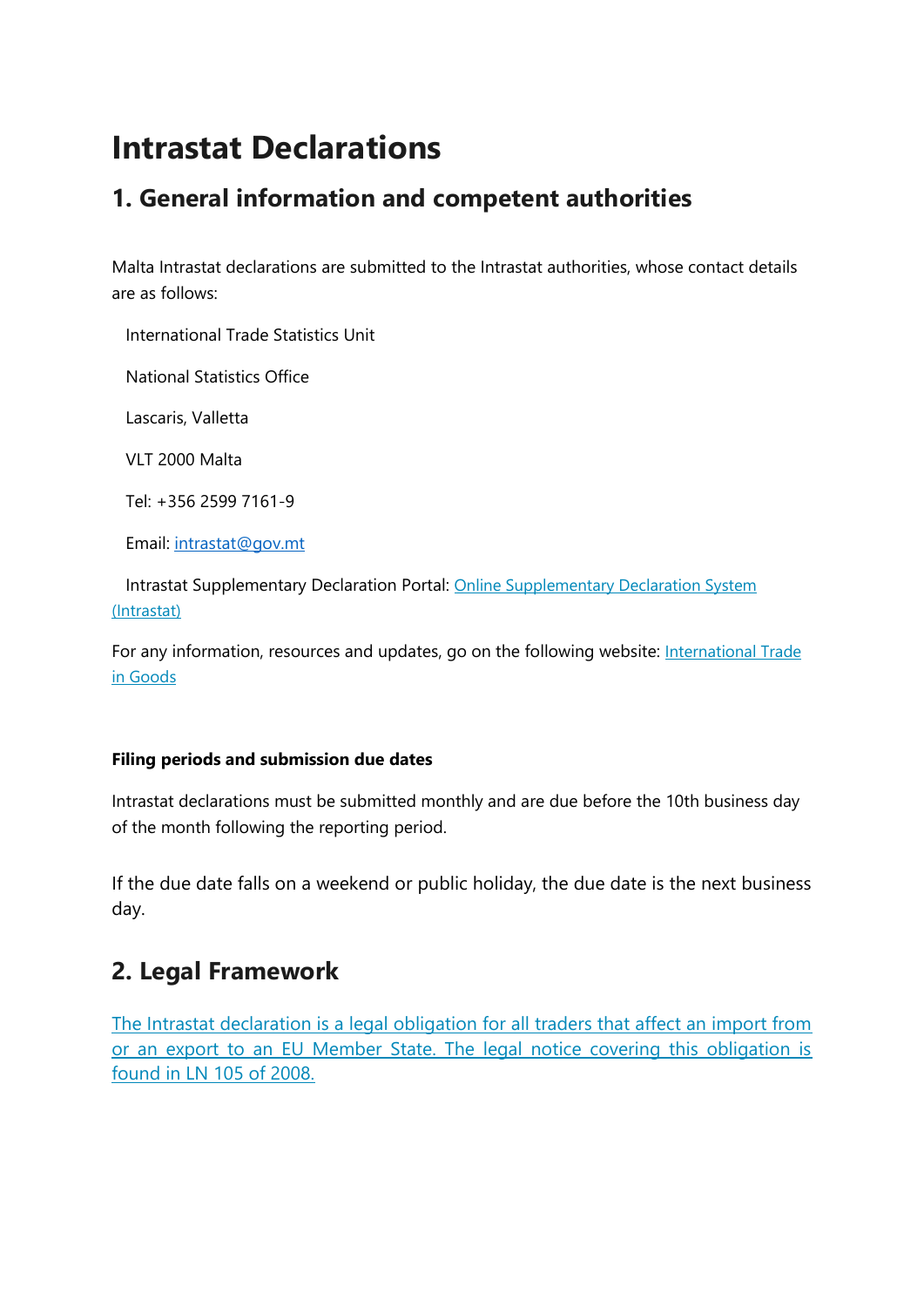### **3. Intrastat thresholds**

A trader becomes liable to file Intrastat declarations if one of the thresholds below is exceeded. If a trader exceeds the threshold during a particular year, he must submit Intrastat declarations starting from the first month of the year in which the threshold was reached or exceeded.

The thresholds in Malta are as follows: **Flow Threshold**

**Dispatches** EUR 700

**Arrivals** EUR 700

### **4. Manner of filing**

#### Electronic filing

To submit electronic Intrastat declarations, a trader must complete the registration application (VAT/INTRA/105/2004) and send it to the International Trade Statistics Unit by email on intrastat@gov.mt. The form is available for download at:

Intrastat Account [Application Form](https://nso.gov.mt/Home/International_Trade_In_Goods_Statistics/Documents/download/SupplementaryDeclarationWebForm.pdf)

More information can be found at:

[Intrastat Declaration System](https://nso.gov.mt/Home/International_Trade_In_Goods_Statistics/Documents/download/Online%20Supplementary%20Declarations%20(INTRASTAT)%20-%20Instructions.pdf) – Instructions

After submission, the trader should receive a username and an activation link valid for 48 hours to access the online submission platform.

Electronic filing is done through the NSO website: [Intrastat Declaration System](http://www.intrastat.gov.mt/) using the relevant username and password.

If a trader has multiple items to declare in a particular month and/or various suppliers/consignees, the XML function can be used to upload all the various items at one go.

The XML schema can be downloaded from this link: [XML Schema File](https://nso.gov.mt/Home/International_Trade_In_Goods_Statistics/Documents/download/Supp_Dec_BulkImports%20ver1022_2.xsd)

Alternatively, you can download an excel template version of the schema file from the following link: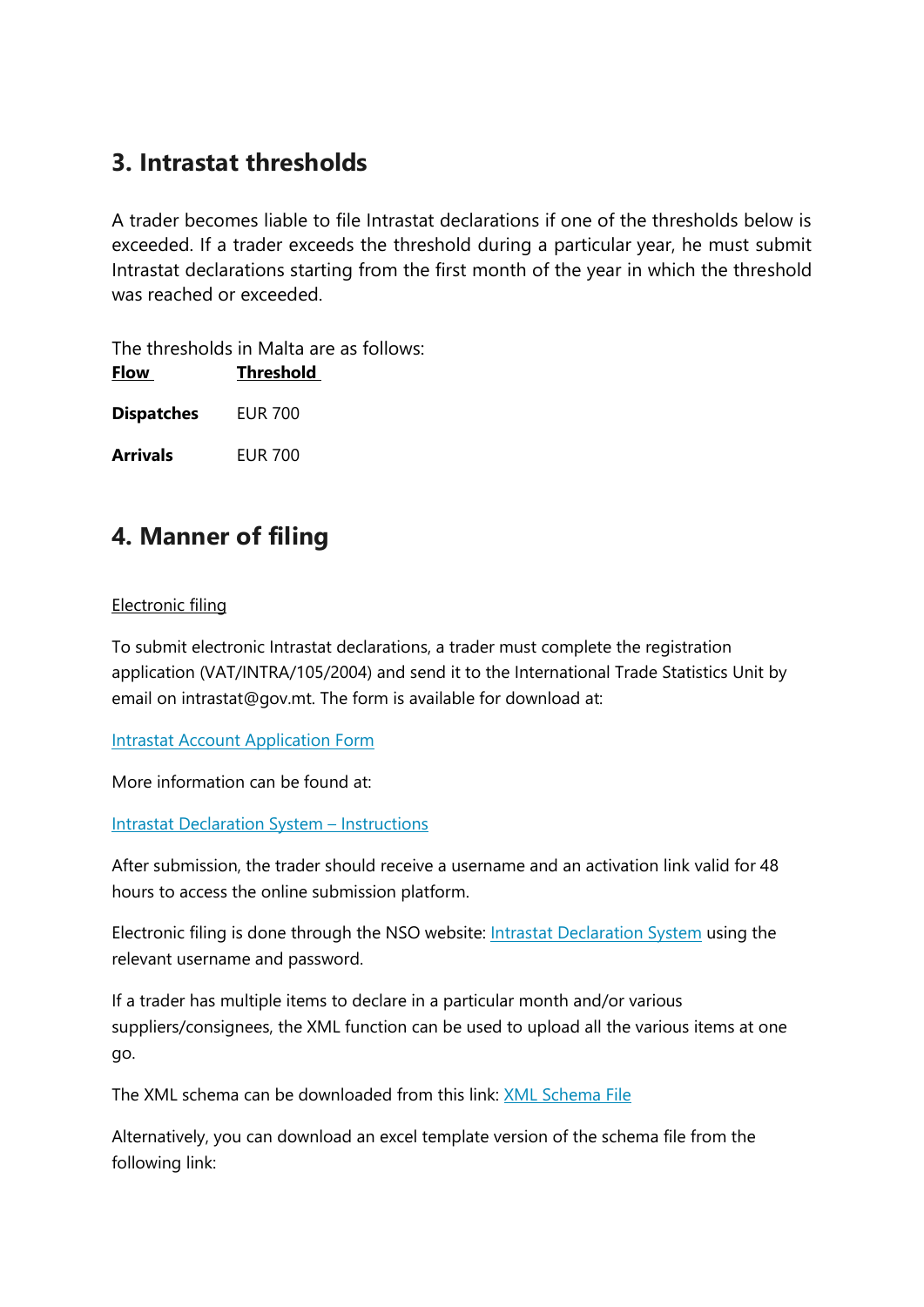#### [Schema File Excel Template Version](https://nso.gov.mt/Home/International_Trade_In_Goods_Statistics/Documents/download/XML%20TEMPLATE_ver0122_v4.xlsx)

For further information contact the International Trade Statistics Unit at NSO.

Details of each field of the XML Schema File can be downloaded from [here.](https://nso.gov.mt/Home/International_Trade_In_Goods_Statistics/Documents/download/Description%20of%20the%20XML%20Schema%20File%20fields_V2.pdf)

### **5. Corrective declaration**

If an electronic declaration has to be corrected, the company can access the previously submitted declaration and make the correction if the declaration is marked as "not complete." If completed declarations must be corrected, the International Trade Statistics Unit must be contacted to make the correction.

To correct a declaration send an email to: intrastat@gov.mt.

In the email, state the number of the declaration to be corrected.

### **6. Nil declaration**

There is no requirement to submit a nil declaration if there are no movements in the relevant month.

### **7. Forms and instructions**

- 1. [Online Supplementary Declarations](https://nso.gov.mt/Home/International_Trade_In_Goods_Statistics/Documents/Intrastat/Online%20Supplementary%20Declarations%20(INTRASTAT).pdf)
- 2. [Intrastat Account Application](https://nso.gov.mt/en/nso/Intrastat/Documents/SupplementaryDeclarationWebForm.pdf)
- 3. **[Implementation Guidelines \(v22\)](https://nso.gov.mt/Home/International_Trade_In_Goods_Statistics/Documents/download/Guidelines%20on%20the%20Implementation_v2022.pdf)**

### **8. Important links**

- 1. [VIES](https://ec.europa.eu/taxation_customs/vies/vatResponse.html)
- 2. [Customs Electronic System](https://icis.gov.mt/nies/login.jsp)
- 3. [CN Codes \(HS Codes\) Search Engine](https://eurostat.prod.3ceonline.com/)
- 4. [Taric Codes Search Engine](https://ec.europa.eu/taxation_customs/dds2/taric/taric_consultation.jsp?Lang=en)
- 5. [EORI Number Validation](https://ec.europa.eu/taxation_customs/dds2/eos/eori_validation.jsp)
- 6. [UK VAT Number Validation](https://www.tax.service.gov.uk/check-vat-number/enter-vat-details)
- 7. [VAT General information for Businesses](https://cfr.gov.mt/en/vat/general_information/Documents/05.%20ICA%20by%20exempt%20taxable%20persons%20and%20non-taxable%20legal%20persons.pdf)
- 8. [Taxable Persons under EU VAT Rules](https://ec.europa.eu/taxation_customs/taxable-persons-under-eu-vat-rules_en)